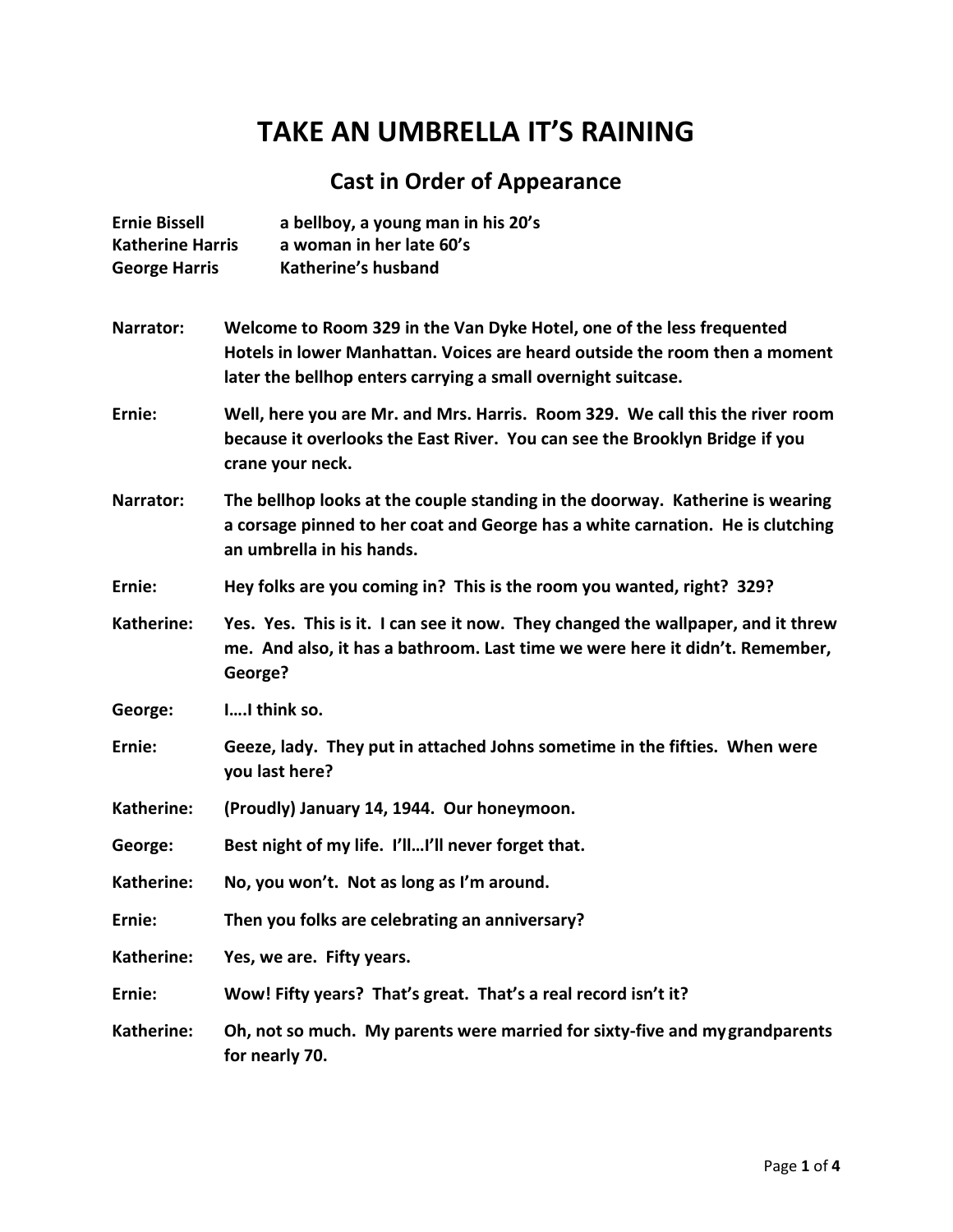| Ernie:            | No kidding? My family wasn't so lucky, not in love anyway. My old man cut<br>out a year after I was born, and my granddad died the knot four times before<br>he croaked. Err, died. Me and Angie are hoping to break the chain. |
|-------------------|---------------------------------------------------------------------------------------------------------------------------------------------------------------------------------------------------------------------------------|
| Katherine:        | I'm sure you will. How long have you been married?                                                                                                                                                                              |
| Ernie:            | (Glances at his watch) As of eight o'clock tonight seven and a half hours.                                                                                                                                                      |
| <b>Katherine:</b> | My lands, boy. What are you doing here? You should be on your honeymoon.                                                                                                                                                        |
| Ernie:            | Yeah. Tell that to the management. We got married in New Jersey at noon.<br>Had just enough time to ride the subway into work. My wife works here, too.<br>She's a maid. Not too good a start for a marriage, is it?            |
| Katherine:        | It's not how you start the marriage, Ernie, it's what happens at the finish line<br>that counts. Did you hear that George? This young man just got married.                                                                     |
| George:           | Is that so? What's he doin' here, then? He should be locked up in a room<br>Doin' it with his wife.                                                                                                                             |
| Katherine:        | (Shocked) George!                                                                                                                                                                                                               |
| George:           | What? What did I say? On our wedding night I didn't stand around talking to<br>the bellhop, did I?                                                                                                                              |
| Katherine:        | No, dear but things were a lot different then. We didn't have much time.<br>There was a War on. You were being shipped out in three days.                                                                                       |
| George:           | Yesthe War. Nasty thing, wars. (to Ernie) Don't start one. Not if you can<br>help it. Honeymoons are better.                                                                                                                    |
| Ernie:            | Yes sir, I believe that. (To Katherine) And ours is starting just as soon as I get off<br>work.                                                                                                                                 |
| Katherine:        | Oh? And When's that?                                                                                                                                                                                                            |
| Ernie:            | It's supposed to be at eleven, but I might have to pull a double. The guy who<br>has third shift just called in sick. His wife's havin' a baby and he's not feeling so<br>good.                                                 |
| George:           | (Confused) His wife is having a baby and he's sick? That doesn't sound right.                                                                                                                                                   |
| Ernie:            | It would if you knew rick. He's kind of sensitive, you know? He's been having<br>labor pains for the past two weeks.                                                                                                            |
| George:           | He doesn't sound sensitive. He sounds weird.                                                                                                                                                                                    |
| Ernie:            | Yeah. Well, maybe he is, a little. It's for sure his timing is for shit. Oops pardon<br>the language, Mrs. Harris.                                                                                                              |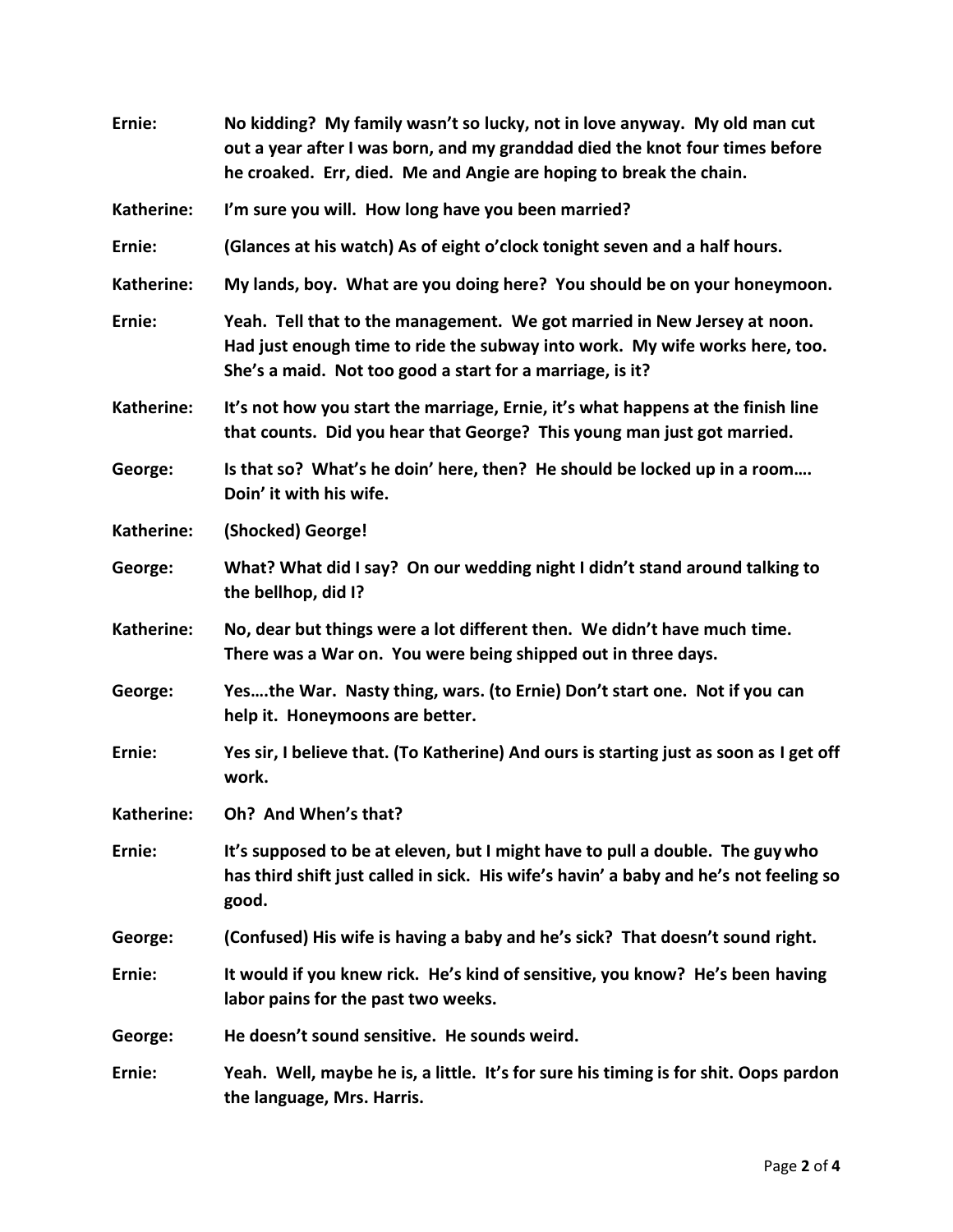| Katherine: | (laughs) Well, I'm sorry your plans have been spoiled but you'll weather this<br>storm. Sometimeswaiting even makes it better.                                                                                                          |
|------------|-----------------------------------------------------------------------------------------------------------------------------------------------------------------------------------------------------------------------------------------|
| Ernie:     | Yeah, sure. We got at least 50 years for a honeymoon, right?                                                                                                                                                                            |
| Katherine: | Right. At least that.                                                                                                                                                                                                                   |
| Ernie:     | Well, I hope you enjoy your stay. Room service is open until eleven and Angie,<br>I mean the maid will be in with your towels in a little while. Oh, my name is<br>Ernie, if you need anything.                                         |
| Katherine: | Thank you, Ernie, you've been very nice. Here's a little something for all your<br>trouble. (Gives him money from her purse.)                                                                                                           |
| Ernie:     | Geeze, fifty bucks? Hey lady, thanks but I can't take this.                                                                                                                                                                             |
| Katherine: | Why not? Isn't it good? I got it from the bank.                                                                                                                                                                                         |
| Ernie:     | Well, yeah, surethe bill is legitbut                                                                                                                                                                                                    |
| Katherine: | Oh dearisn't it enough? I haven't given a tip in so long I'm afraid I'm out of<br>practice. What is the going rate these days?                                                                                                          |
| Ernie:     | At the Van Dyke? It sure isn't fifty bucks. I usually get subway tokens.                                                                                                                                                                |
| Katherine: | Well, put this to good use then. Buy your wife some flowers. Take her out to<br>breakfast.                                                                                                                                              |
| Ernie:     | Yeah, maybe I will. Thanks. Say I have an idea. Would you like a different<br>room? We have the honeymoon suite on twenty. It's a lot bigger and it's<br>empty. The night clerk wouldn't care.                                          |
| Katherine: | No. This room is fine. In fact, this room is why we came to the Van Dyke in the<br>first place.                                                                                                                                         |
| Ernie:     | Okay. Suit yourself.                                                                                                                                                                                                                    |
| Narrator:  | The bellhop goes to George who is testing out the mattress with the umbrella.<br>He touches George's arm gently.                                                                                                                        |
| Ernie:     | Why don't you give me the umbrella, Mr. Harris? I'll hang it up in the closet.                                                                                                                                                          |
| George:    | (Pulls away) No, no. That's all right. I need it.                                                                                                                                                                                       |
| Ernie:     | (joking). I know the hotel is old, but the ceilings don't leak. At least not on the<br>third floor. And anyway, it's ten degrees outside. The only precipitation we're<br>going to get is snow and you don't need an umbrella for that. |